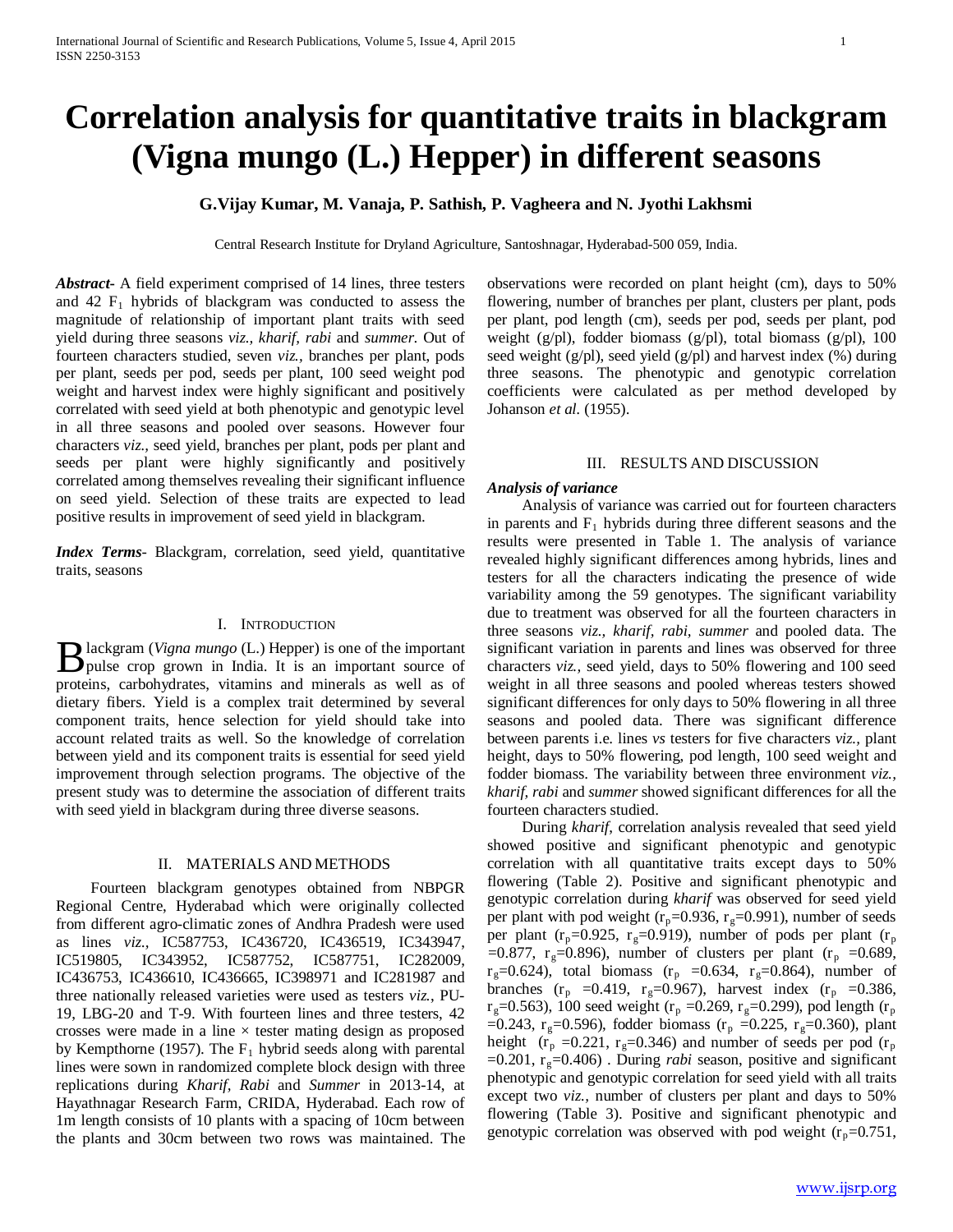$r_{\rm g}=0.871$ ), number of seeds per plant ( $r_{\rm p}=0.665$ ,  $r_{\rm g}=0.731$ ), harvest index ( $r_p = 0.674$ ,  $r_g = 0.611$ ), number of pods per plant ( $r_p$ ) =0.555,  $r_g$ =0.669), total biomass ( $r_p$ =0.481,  $r_g$ =0.752), fodder biomass ( $r_p$ =0.450,  $r_g$ =0.559), number of seeds per pod ( $r_p$ =0.422,  $r_g$ =0.700), 100 seed weight ( $r_p$  =0.368,  $r_g$ =0.389), number of branches ( $r_p$ =0.238,  $r_g$ =0.927), plant height ( $r_p$ =0.221,  $r<sub>g</sub>=0.333$ ), pod length ( $r<sub>p</sub>=0.180$ ,  $r<sub>g</sub>=0.147$ ). In *summer* season, positive and significant phenotypic and genotypic correlation was observed with seed yield with number of seeds per plant  $(r_p=0.870, r_g=0.927)$ , harvest index  $(r_p = 0.853, r_g=0.982)$ , number of pods per plant ( $r_p = 0.653$ ,  $r_g = 0.710$ ), number of clusters per plant ( $r_p$ =0.485,  $r_g$ =0.555), 100 seed weight ( $r_p$ =0.403, r<sub>g</sub>=0.474), pod weight (r<sub>p</sub>=0.281, r<sub>g</sub>=0.224), number of branches per plant ( $r_p = 0.217$ ,  $r_g = 0.306$ ), number of seeds per pod  $(r_p = 0.213, r_g = 0.675)$  and total biomass  $(r_p = 0.076)$  $r_g=0.290$ ). However, days to 50% flowering ( $r_p=$  -0.188,  $r_g=$  -0.249) was negatively and significantly correlated with seed yield during *summer* (Table 4). While the correlation analysis for pooled data over three seasons revealed that seed yield showed positive significant phenotypic and genotypic correlation with all traits except with days to 50% flowering (Table 5). Positive and significant phenotypic and genotypic correlation of seed yield per plant with number of seeds per plant  $(r_p=0.822, r_g=0.928)$ , number of pods per plant ( $r_p = 0.705$ ,  $r_g = 0.840$ ), pod weight  $(r_p=0.638, r_g=0.757)$ , harvest index  $(r_p = 0.596, r_g=0.715)$ , total biomass ( $r_p = 0.568$ ,  $r_g = 0.673$ ), number of clusters per plant ( $r_p$ ) =0.476, r<sub>g</sub>=0.919), number of branches (r<sub>p</sub> =0.340, r<sub>g</sub>=0.769), 100 seed weight ( $r_p = 0.333$ ,  $r_g = 0.371$ ), number of seeds per pod  $(r_p = 0.271, r_g = 0.644)$ , fodder biomass  $(r_p = 0.242, r_g = 0.355)$ , plant height ( $r_p = 0.174$ ,  $r_g = 0.198$ ) and pod length ( $r_p = 0.153$ ,  $r<sub>g</sub>=0.201$ ).

 The results showed that the genotypic correlations of seed yield were higher than phenotypic ones with majority of the characters studied. The seed yield recorded positive and significant phenotypic and genotypic correlation with all quantitative characters except days to 50% flowering during all the three seasons and in pooled over seasons, however seven characters out of fourteen *viz.,* branches per plant, pods per plant, seeds per pod, seeds per plant, 100 seed weight pod weight and harvest index were highly significantly and positively correlated with seed yield at both phenotypic and genotypic level in all three seasons studied and pooled over seasons (Table 6), indicating that these seven traits could be important for improving the seed yield in blackgram. Similar positive and significant correlation of seed yield with different quantitative traits were reported in blackgram by Chauhan *et al*. (2007), Veeranjaneyulu *et al*. (2007), Isha Perveen *et al*. (2011) and Pushpa Reni *et al.* (2013), Vijay Kumar *et al*. (2014) and Bharti *et al*. (2014). Branches per plant were highly correlated at both phenotypic and genotypic level with following six characters *viz.,* seed yield, clusters per plant, pods per plant, seeds per plant, total biomass and pod weight. Similar results of branches per plant correlated with pods per plant, seeds per plant were reported earlier by Shivade *et al*. (2011) in blackgram and Ahmad *et al*. (2013) in mungbean. It is prominent to observe that the correlation of branches per plant with plant height was nonsignificant in all the seasons and pooled over seasons. Pods per plant was correlated with seeds per plant, seeds per pod, total biomass and pod weight. Significant and positive correlation of

pods per plant with seeds per plant, seeds per pod, total biomass and pod weight was reported by Suresh *et al*. (2013), Momin and Misra (2004) in greengram. Seeds per pod was correlated with pods per plant, pod length and pod weight. Umadevi and Meenakshi (2005) earlier reported that the seeds per pod in blackgram showed positive and highly significant correlation with pods per plant. Seeds per plant was correlated with branches per plant, clusters per plant, pods per plant, total biomass, pod weight, harvest index and seeds per pod. Ahmad *et al*. (2013) reported that seeds per plant in mungbean had significant and positive genotypic and phenotypic correlation with clusters per plant, branches per plant, pods per plant, pod length and seed yield. Pod weight was correlated with branches per plant, pods per plant, seeds per pod, seeds per plant and harvest index while 100 seed weight was highly correlated with harvest index. Both phenotypic and genotypic correlation of harvest index with seeds per plant, pod weight, 100 seed weight and seed yield was recorded. Chauhan *et al.* (2007), Veeranjaneyulu *et al.* (2007), Gul *et al.* (2008) and Isha Parveen *et al.* (2011) also reported that the harvest index had positive correlation with seeds per plant, pod weight, 100 seed weight and seed yield in blackgram.

#### IV. CONCLUSION

 Out of fourteen quantitative characters, seven characters *viz.,* branches per plant, pods per plant, seeds per pod, seeds per plant, 100 seed weight, pod weight and harvest index were highly significant and positively correlated with seed yield at both phenotypic and genotypic level in all three seasons and pooled over seasons. The traits *viz.,* seed yield, branches per plant, pods per plant and seeds per plant were highly significantly and positively correlated among themselves Hence, these traits could be utilized in direct selection so as to improve the seed yield in blackgram.

#### ACKNOWLEDGEMENT

 The present work is part of Ph.D. thesis work. We acknowledge the Director, CRIDA, Head, Division of Crop Sciences for providing both field and lab facilities to conduct experiments. We acknowledge NBPGR, Regional Centre at Hyderabad for providing seed material of blackgram germplasm.

#### **REFERENCES**

- [1] Ahmad, A., Razvi, S. M., Rather, M. A., Gulzafar Dar, M. A. and Ganie, S. A. 2013. Association and inter-relationship among yield and yield contributing characters and screening against Cercospora leaf spot in mung bean (Vigna radiata L.). 8 (41): 2008-2014.
- [2] Bharti, B., Rajesh Kumar., Bind, H.N., Arun Kumar and Vijay Sharma. 2014. Correlation and path analysis for yield and yield components in black gram [Vigna mungo (L.) Hepper]. International Journal of Plant Sciences, 9 (2): 410-413.
- [3] Chauhan, M.P., Mishra, A.C. and Ashok Kumar Singh. 2007. Correlation and path analysis in urdbean. Legume Research, 30 (3): 205-208.
- [4] Gul, R., Hamayoon Khan, Ghazal Mairaj, Sajid Ali, Farhatullah, and Ikramullah. 2008. Correlation study on morphological and yield parameters of mungbean (Vigna radiata). Sarhad Journal of Agriculture, 24 (1): 37-42.
- [5] Isha Parveen, S., Reddi Sekhar, M., Mohan Reddy, D. and Sudhakar, P. 2011. Correlation and path coefficient analysis for yield and yield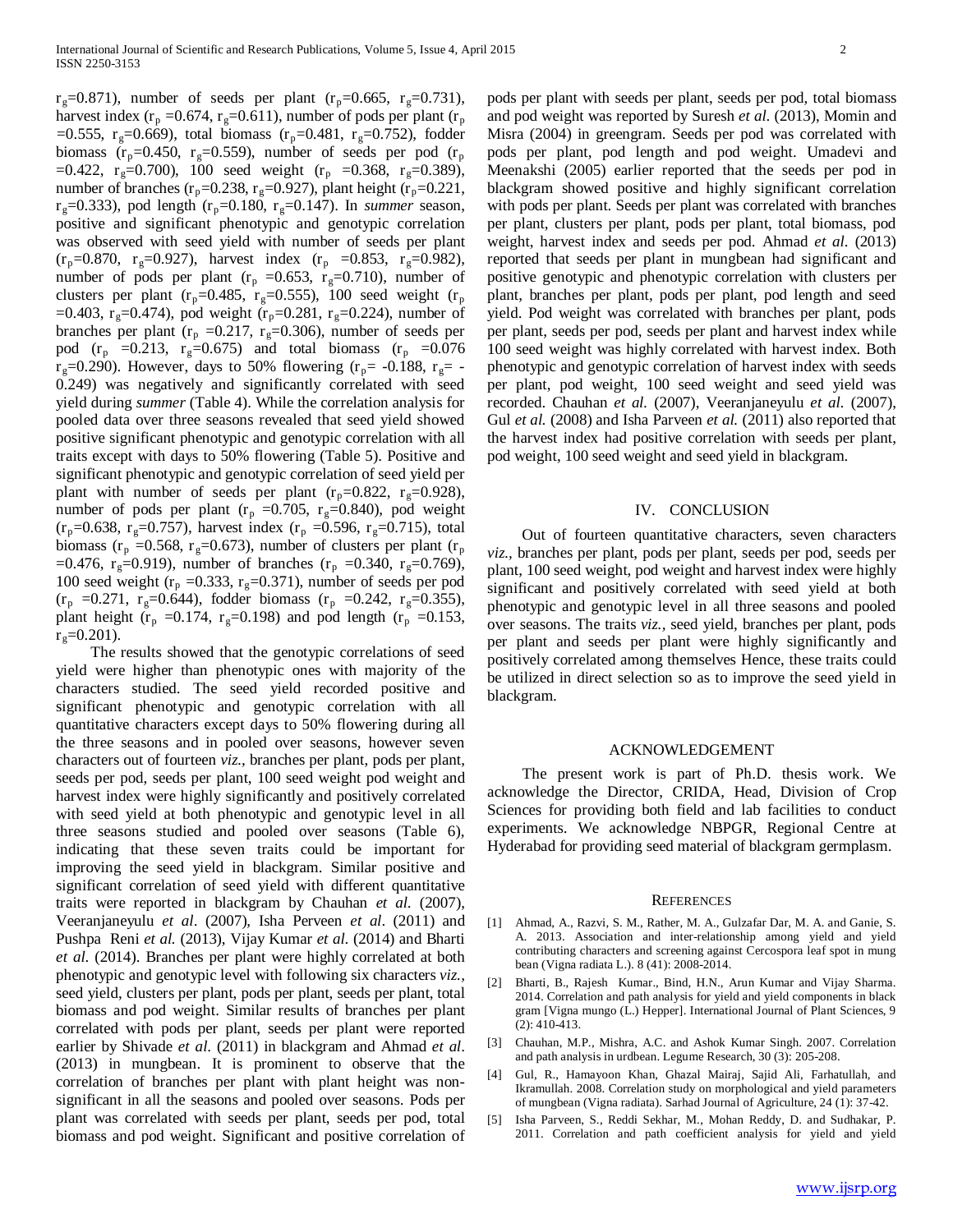components in blackgram (Vigna mungo (L.) Hepper). International Journal of Applied Biology and Pharmaceutical Technology, 2 (3): 619-625.

- [6] Johnson, H.W., Robinson, H.F. and Comstock, R.E. 1955. Estimation of genetic and environmental variability in soybeans. Agronomy J., 47: 314- 318.
- [7] Kempthorne, O. 1957. An introduction to genetic statistics. The IOWA State University Press (Eds.). John Wiley and Sons, Inc., New York, pp. 545.
- [8] Momin, B.W and Misra, R.C. 2004. Induced variability characters association and path co-efficient analysis in mutant cultures of greengram. Environments and Ecology, 22 (3): 608-611.
- [9] Pushpa Reni, Y., Koteswara Rao, Y., Satish, Y. and Sateesh Babu, J. 2013. Estimates of genetic parameters and path analysis in blackgram (Vigna mungo (L.) Hepper). International Journal of Plant, Animal and Environmental Sciences, (3) 4: 231-234.
- [10] Shivade, H.A., Rewale, A.P. and Patil, S.B. 2011. Correlation and path analysis for yield and yield components in black gram [Vigna mungo (L.) Hepper]. Legume Research, 34 (3): 178 - 183.
- [11] Suresh, S., Jebaraj, S. and Arulselvi, S. 2013. Genetic variability, correlation and path analysis for yield and yield attributing traits in mutant populations of mungbean (Vigna radiata (L.) Wilczek). International Journal of Scientific Research, 2 (10): 1-3.
- [12] Umadevi, M. and Meenakshi, G. N. 2005. Correlation and path analysis for yield and yield components in blackgram (Vigna mungo (L.) Hepper). Madras Agricultural Journal, 92 (10-12): 731-734.
- [13] Veeranjaneyulu, A., Eswari, K.B., Srinivasa Rao, V. and Ramana, J.V. 2007. Association analysis for yield and its components in black gram (Vigna mungo L. Hepper). The Andhra Agricultural Journal, 54 (3&4): 134-138.
- [14] Vijay Kumar, G., Vanaja, M., Sathish, P., Vagheera, P., Shishodia, S.S., Abdul Razak. 2014. Correlation and path analysis of seed yield and yield contributing components of blackgram (Vigna mungo L. Hepper) under rainfed condition from Andhra Pradesh, India. International Journal of Applied Biology and Pharmaceutical Technology, 5 (3): 137-140.

#### **AUTHORS**

**First Author** – G.Vijay Kumar, Central Research Institute for Dryland Agriculture, Santoshnagar, Hyderabad-500 059, India **Second Author** – M. Vanaja, Central Research Institute for Dryland Agriculture, Santoshnagar, Hyderabad-500 059, India **Third Author** – P. Sathish, Central Research Institute for Dryland Agriculture, Santoshnagar, Hyderabad-500 059, India **Fourth Author** – P. Vagheera, Central Research Institute for Dryland Agriculture, Santoshnagar, Hyderabad-500 059, India **Fifth Author** – N. Jyothi Lakhsmi, Central Research Institute for Dryland Agriculture, Santoshnagar, Hyderabad-500 059, India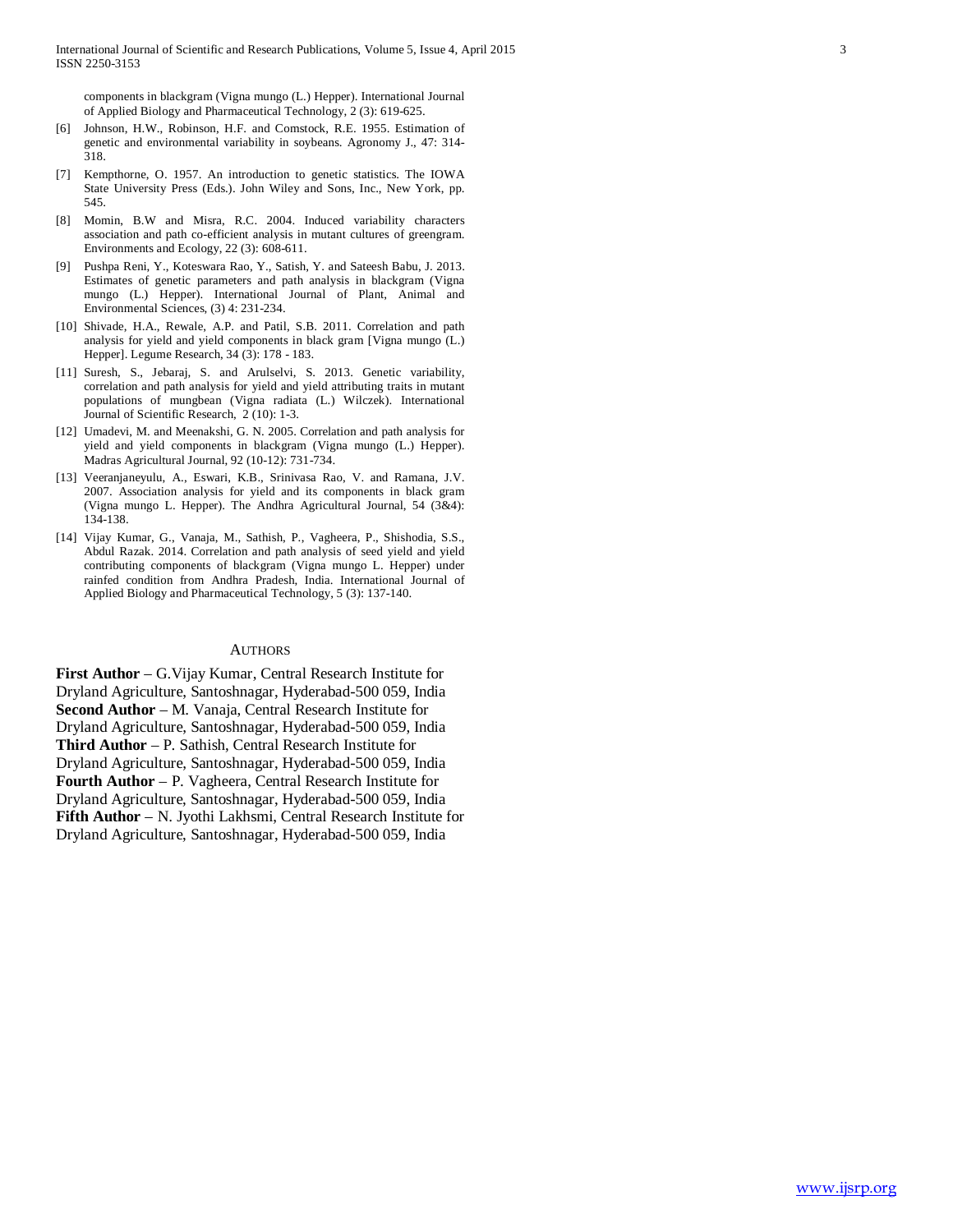|                                  |                | Plant      | Days to   | No. of    | No. of    |           | Seed  |          | Pod               |                   | 100       | Seed              | Total             | Fodder            |          |
|----------------------------------|----------------|------------|-----------|-----------|-----------|-----------|-------|----------|-------------------|-------------------|-----------|-------------------|-------------------|-------------------|----------|
| Source of                        |                | height     | 50%       | branche   | clusters/ | No. of    | s/po  | No. of   | length            | Pod wt.           | seed wt.  | yield             | biomass           | biomass           |          |
| Variations                       | df             | (cm)       | flowering | $s$ /pl   | pl        | pods/pl   | d     | seeds/pl | (c <sub>m</sub> ) | (g <sub>p</sub> ] | (g)       | (g <sub>p</sub> ] | (g <sub>p</sub> ] | (g <sub>p</sub> ] | HI(%)    |
| Replicates                       | $\overline{2}$ | 2.23       | 0.49      | 0.7       | 3.13      | 7.74      | 0.23  | 1480.3   | $\Omega$          | 0.78              | $0.58**$  | 2.38              | 47.38**           | 4.52              | 125.97   |
|                                  |                | 6677.37*   |           |           | $207.12*$ | 1586.39   | 13.4  | 54297.82 | $6.26*$           |                   |           |                   |                   |                   |          |
| Environments                     | $\mathfrak{2}$ | $\ast$     | 735.03**  | 37.84**   | $\ast$    | $***$     | $5**$ | $***$    | $\ast$            | 71.85**           | $10.91**$ | 242.61**          | 3429**            | 255.23**          | 3477.8** |
|                                  |                |            |           |           |           | 189.08*   |       | 7435.84* |                   |                   |           |                   |                   |                   |          |
| $\text{Rep} \times \text{Env}$ . | 4              | 7.77       | 1.03      | 1.18      | 24.24**   | $\ast$    | 0.23  | $\ast$   | 0.03              | 29.1**            | 0.07      | 17.27**           | 57.8**            | 4.82              | 21.11    |
|                                  |                |            |           |           |           | 292.05*   | 1.29  | 8689.67* | $0.47*$           |                   |           |                   |                   |                   |          |
| Treatments                       | 58             | 64.84**    | $36.1**$  | 1.98**    | $25.32**$ | $\ast$    | $***$ | *        | $\ast$            | 58.47**           | $0.65**$  | $20.49**$         | 49.25**           | $18.14**$         | 190.23** |
|                                  |                |            |           |           |           |           |       | 5856.02* | $0.73*$           |                   |           |                   |                   |                   |          |
| Parents                          | 16             | 56.66**    | $37.6**$  | 0.48      | $12.03**$ | 74.07**   | 0.42  | $\ast$   | $\ast$            | $11.54**$         | $1.11**$  | $11.32**$         | 39.35**           | $8.44**$          | 139.95** |
|                                  |                |            |           |           |           |           |       | 5950.99* | $0.63*$           |                   |           |                   |                   |                   |          |
| Parents (Line)                   | 13             | $31.72**$  | 36.93**   | 0.39      | 8.89**    | $67.37**$ | 0.43  |          | $\ast$            | $10.51**$         | $1.03**$  | $9.53**$          | 44.81**           | $8.56**$          | 103.14*  |
|                                  |                |            |           |           |           | 150.73*   |       | 7448.06* | $1.03*$           |                   |           |                   |                   |                   |          |
| Parents (Testers)                | $\overline{2}$ | 120.28**   | 47.78**   | 0.84      | 38.11**   | $\ast$    | 0.59  | $\ast$   | $\ast$            | 23.75**           | $0.81**$  | 28.59**           | 6.84              | 2.76              | 420.75** |
|                                  |                |            |           |           |           |           |       |          | $1.37*$           |                   |           |                   |                   |                   |          |
| Parents (L vs T)                 |                | 253.73**   | $26.03**$ | 0.99      | 0.74      | 7.91      | 0.07  | 1437.4   | $\ast$            | 0.5               | $2.65**$  | 0.05              | 33.51             | 18.36**           | 56.93    |
| Parent vs                        |                |            |           |           | 413.83*   | 6418.18   | 45.7  | 112504.4 |                   |                   |           |                   |                   |                   |          |
| Crosses                          |                | $30.77*$   | 53.86**   | $62.51**$ | $\ast$    | $***$     | $3**$ | $6***$   | 0.16              | 1138.82**         | $3.56**$  | 190.07**          | 501.34**          | $126.03**$        | 2.92     |
|                                  |                |            |           |           |           | 118.49*   | 0.59  | 3887.28* | $0.39*$           |                   |           |                   |                   |                   |          |
| $Env \times Treat$               | 116            | 22.09**    | $4.66**$  | $1.25**$  | $20.64**$ | $\ast$    | $***$ | $*$      | $\ast$            | $44.06**$         | $0.35**$  | $10.52**$         | $31.64**$         | $7.24**$          | 115.41** |
| $Env \times Parents$             | 32             | 23.37**    | $4.04**$  | 0.86      | $7.54**$  | 34.09     | 0.34  | 1394.08  | $0.2*$            | 5.64              | $0.2**$   | 2.89              | 37.93**           | $3.57*$           | 79.06    |
| $Env \times Parents$             |                |            |           |           |           |           |       |          |                   |                   |           |                   |                   |                   |          |
| (L)                              | 26             | 11.85*     | $4.53**$  | 0.89      | $8.02**$  | 41.08*    | 0.34  | 1683.73  | $0.21*$           | $6.48*$           | $0.23**$  | 3.38              | 44.7**            | 3.99**            | 82.43    |
| $Env \times Parents$             |                |            |           |           |           |           |       |          |                   |                   |           |                   |                   |                   |          |
| (T)                              | $\overline{4}$ | 51.64**    | 0.88      | 0.75      | $8.15*$   | 5.23      | 0.17  | 101.17   | 0.17              | 2.78              | 0.04      | 0.57              | 3.28              | 0.06              | 35.97    |
| $Env \times PAR$ (L              |                |            |           |           |           |           |       |          |                   |                   |           |                   |                   |                   |          |
| vsT)                             | $\mathfrak{2}$ | $116.62**$ | 4.07**    | 0.58      | 0.11      | 0.97      | 0.64  | 214.46   | 0.02              | 0.39              | 0.1       | 1.13              | 19.33             | 5.04              | 121.49   |
| $Env \times Parent vs$           |                |            |           |           | 413.46*   | 640.24*   | 10.1  | 44682.25 | $2.14*$           |                   |           |                   |                   |                   |          |
| Cross                            | $\overline{2}$ | 11.61      | 15.95**   | $17.23**$ | $\ast$    | $\ast$    | $***$ | $***$    | $\ast$            | 185.45**          | 0.11      | $29.15**$         | 133.87**          | 32.33**           | 32.05    |
| Error                            | 348            | 6.92       | 0.65      | 0.6       | 2.9       | 23.09     | 0.32  | 1229.67  | 0.13              | 3.92              | 0.1       | 2.7               | 9.99              | 2.19              | 57.09    |

## **Table 1. Analysis of variance for quantitative characters of blackgram- Pooled over seasons**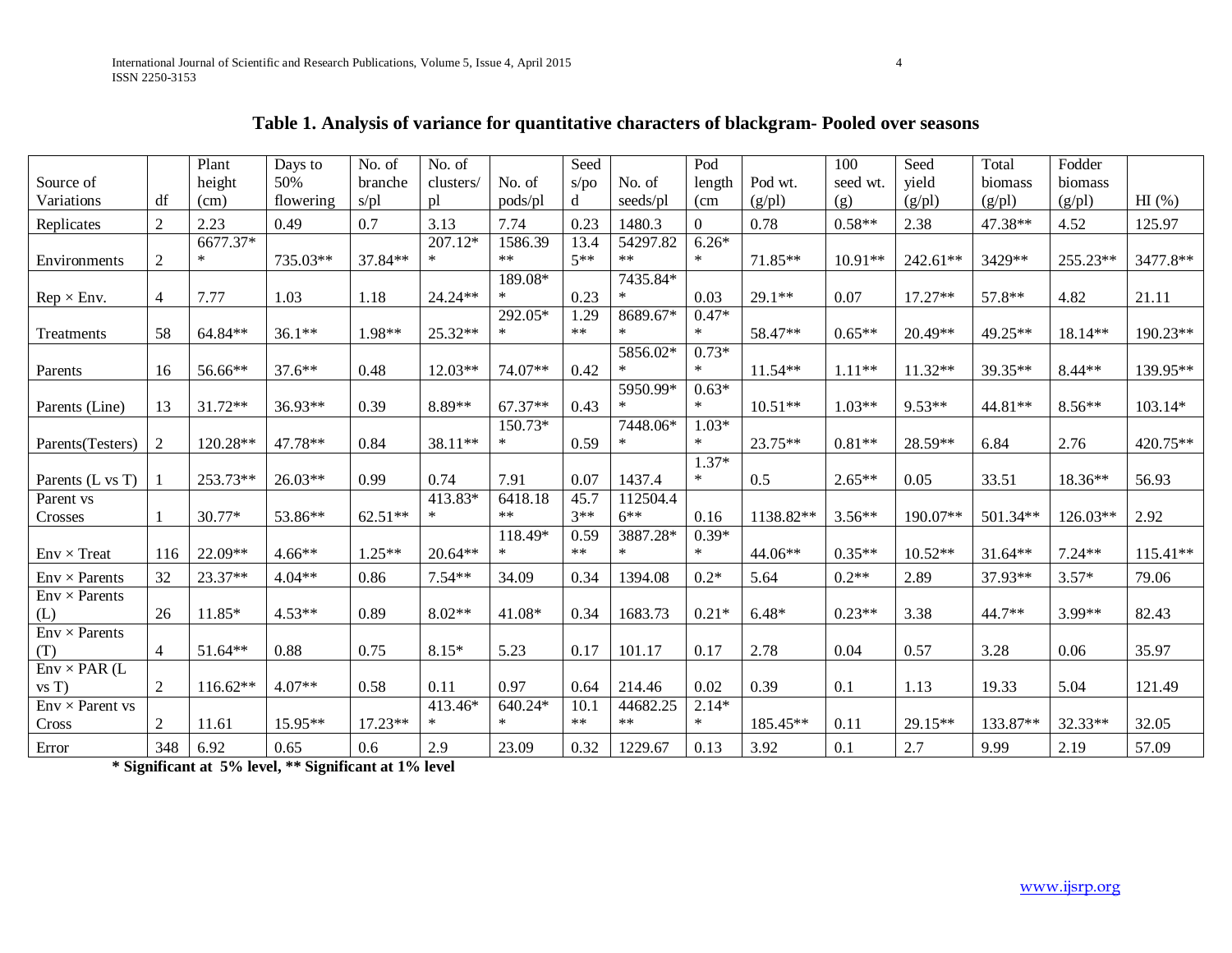| Character               |              | <b>Branches</b> /<br>plant | Clusters/<br>plant | Pods/<br>plant | Pod<br>length<br>(cm) | Seeds/<br>Pod | Seeds/<br>plant | Days to<br>50%<br>flowering | <b>Total</b><br>biomass<br>(g/d) | Fodder<br>biomass<br>(g/pl) | Pod<br>weight<br>(g/pl) | 100 Seed<br>Wt. (g) | HI(%)      | <b>Seed</b><br>yield<br>(g/pl) |
|-------------------------|--------------|----------------------------|--------------------|----------------|-----------------------|---------------|-----------------|-----------------------------|----------------------------------|-----------------------------|-------------------------|---------------------|------------|--------------------------------|
|                         | $r_{r}$      | 0.116                      | 0.144              | $0.174*$       | $0.170*$              | $0.256**$     | $0.161*$        | $0.387**$                   | $0.477**$                        | $0.718**$                   | $0.186*$                | $0.231**$           | $-0.288**$ | $0.221**$                      |
| Plant height (cm)       | $r_{c}$      | $-0.097$                   | 0.078              | $0.199**$      | $-0.041$              | $0.193*$      | $0.245**$       | $0.596**$                   | $0.699**$                        | $0.703**$                   | $0.260**$               | $0.380**$           | $-0.321**$ | $0.346**$                      |
|                         | $r_{\rm p}$  |                            | $0.430**$          | $0.466**$      | $0.198**$             | 0.103         | $0.417**$       | $-0.142$                    | $0.412**$                        | $0.238**$                   | $0.428**$               | 0.07                | 0.075      | $0.419**$                      |
| No. of branches         | $r_g$        |                            | $0.745**$          | $0.938**$      | $0.420**$             | 0.059         | $0.911**$       | $-0.219**$                  | $0.812**$                        | $0.403**$                   | $0.904**$               | $0.185*$            | $0.237**$  | $0.967**$                      |
|                         | $r_{\rm n}$  |                            |                    | $0.777**$      | $0.262**$             | $0.195**$     | $0.691**$       | $-0.012$                    | $0.469**$                        | $0.204**$                   | $0.678**$               | 0.015               | $0.172*$   | $0.689**$                      |
| No. of clusters         | $r_{\sigma}$ |                            |                    | $0.712**$      | $0.532**$             | $0.356**$     | $0.611**$       | $-0.03$                     | $0.498**$                        | $0.213**$                   | $0.604**$               | 0.048               | $0.320**$  | $0.624**$                      |
|                         | $r_p$        |                            |                    |                | $0.259**$             | $0.159*$      | $0.922**$       | $-0.042$                    | $0.597**$                        | $0.214**$                   | $0.902**$               | $-0.01$             | $0.272**$  | $0.877**$                      |
| No. of pods/pl          | $r_{\sigma}$ |                            |                    |                | $0.530**$             | $0.290**$     | $0.940**$       | $-0.082$                    | $0.815**$                        | $0.319**$                   | $0.917**$               | $-0.036$            | $0.376**$  | $0.896**$                      |
|                         | $r_{p}$      |                            |                    |                |                       | $0.565**$     | $0.261**$       | $-0.181*$                   | $0.181*$                         | 0.047                       | $0.293**$               | 0.053               | 0.038      | $0.243**$                      |
| Pod length(cm)          | $r_{\sigma}$ |                            |                    |                |                       | $0.414**$     | $0.536**$       | $-0.424**$                  | $0.178*$                         | $-0.210**$                  | $0.624**$               | $0.206**$           | $0.742**$  | $0.596**$                      |
|                         | $r_p$        |                            |                    |                |                       |               | 0.146           | 0.045                       | 0.134                            | 0.123                       | $0.233**$               | $0.207**$           | 0.068      | $0.201**$                      |
| No. of Seeds /pod       | $r_g$        |                            |                    |                |                       |               | $0.253**$       | 0.025                       | 0.03                             | $-0.045$                    | $0.384**$               | $0.359**$           | $0.729**$  | $0.406**$                      |
|                         | $r_{\rm p}$  |                            |                    |                |                       |               |                 | $-0.042$                    | $0.612**$                        | $0.206**$                   | $0.914**$               | $-0.02$             | $0.328**$  | $0.925**$                      |
| No. of seeds/pl         | $r_{\sigma}$ |                            |                    |                |                       |               |                 | $-0.103$                    | $0.870**$                        | $0.329**$                   | $0.974**$               | $-0.126$            | $0.407**$  | $0.919**$                      |
|                         | $r_p$        |                            |                    |                |                       |               |                 |                             | $0.155*$                         | $0.318**$                   | $-0.106$                | $-0.038$            | $-0.214**$ | $-0.083$                       |
| Days to 50% flowering   | $r_{\rm g}$  |                            |                    |                |                       |               |                 |                             | $0.269**$                        | $0.505**$                   | $-0.187*$               | $-0.057$            | $-0.561**$ | $-0.155*$                      |
|                         | $r_p$        |                            |                    |                |                       |               |                 |                             |                                  | $0.660**$                   | $0.635**$               | $0.188*$            | $-0.280**$ | $0.634**$                      |
| Total biomass (g/pl)    | $r_{\rm g}$  |                            |                    |                |                       |               |                 |                             |                                  | $0.916**$                   | $0.834**$               | 0.141               | $-0.164$   | $0.864**$                      |
|                         | $r_{p}$      |                            |                    |                |                       |               |                 |                             |                                  |                             | $0.216**$               | 0.109               | $-0.519**$ | $0.225**$                      |
| Fodder biomass $(g/d)$  | $r_{\circ}$  |                            |                    |                |                       |               |                 |                             |                                  |                             | $0.318**$               | $0.160*$            | $-0.650**$ | $0.360**$                      |
|                         | $r_p$        |                            |                    |                |                       |               |                 |                             |                                  |                             |                         | $0.125**$           | $0.324**$  | $0.936**$                      |
| Pod wt. $(g/\text{pl})$ | $r_g$        |                            |                    |                |                       |               |                 |                             |                                  |                             |                         | 0.119               | $0.530**$  | $0.991**$                      |
|                         | $r_{\rm n}$  |                            |                    |                |                       |               |                 |                             |                                  |                             |                         |                     | $0.178*$   | $0.269**$                      |
| $100$ seed wt $(g)$     | $r_{\circ}$  |                            |                    |                |                       |               |                 |                             |                                  |                             |                         |                     | $0.284**$  | $0.299**$                      |
|                         | $r_p$        |                            |                    |                |                       |               |                 |                             |                                  |                             |                         |                     |            | $0.386**$                      |
| $HI$ (%)                | $r_{\sigma}$ |                            |                    |                |                       |               |                 |                             |                                  |                             |                         |                     |            | $0.563**$                      |
|                         |              |                            |                    |                |                       |               |                 |                             |                                  |                             |                         |                     |            |                                |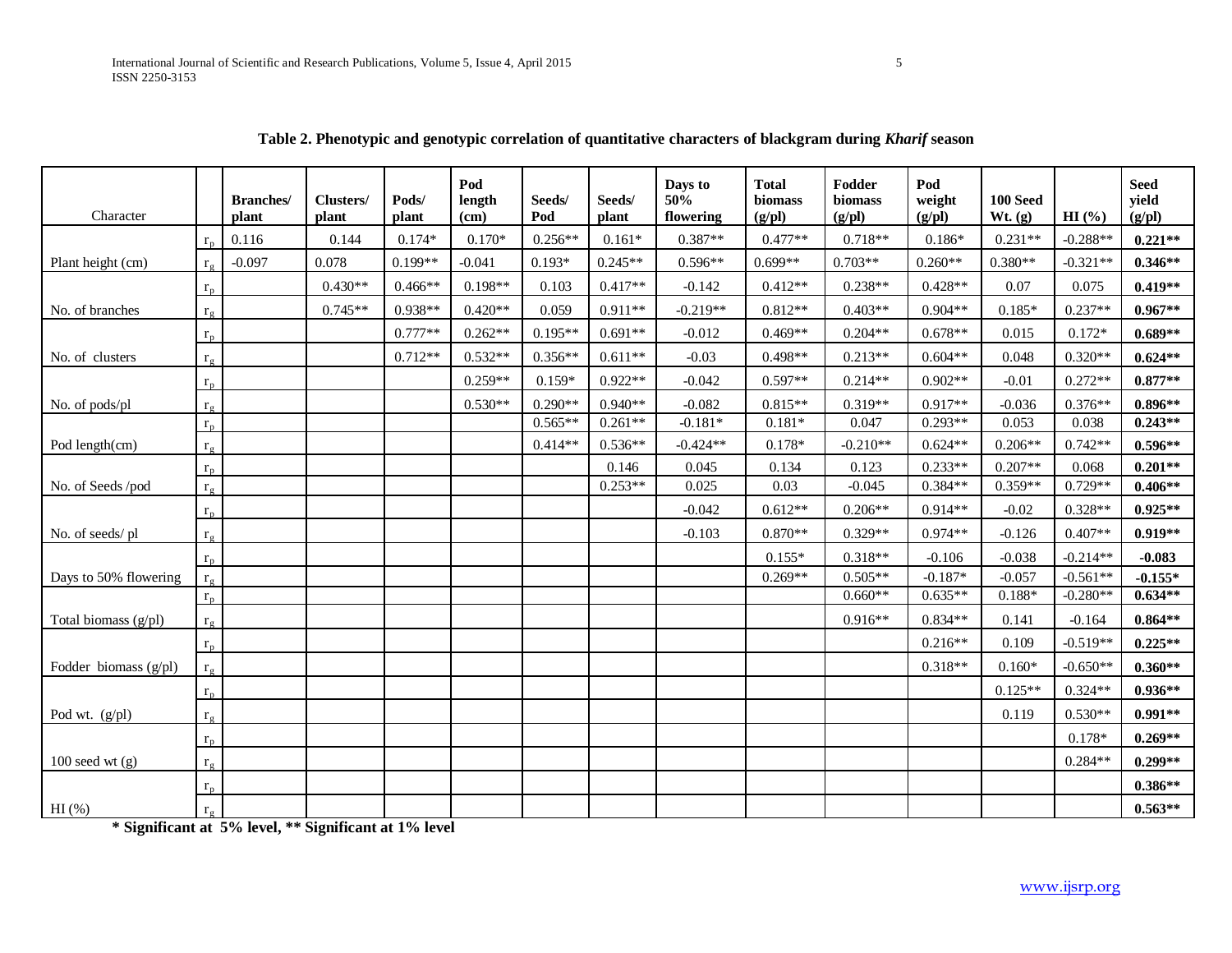| <b>Character</b>        |                       | <b>Branche</b><br>s/ plant | <b>Clusters</b><br>/ plant | Pods/<br>plant | Pod<br>length<br>(cm) | Seeds/<br>Pod | Seeds/<br>plant | Days to<br>50%<br>flowering | <b>Total</b><br>biomass<br>(g/pl) | Fodder<br>biomass<br>(g/pl) | Pod<br>weight<br>(g/pl) | <b>100 Seed</b><br>Wt. (g) | HI(%)     | <b>Seed</b><br>yield<br>(g/pl) |
|-------------------------|-----------------------|----------------------------|----------------------------|----------------|-----------------------|---------------|-----------------|-----------------------------|-----------------------------------|-----------------------------|-------------------------|----------------------------|-----------|--------------------------------|
| Plant height(cm)        | $r_{n}$               | 0.067                      | 0.118                      | $0.237**$      | $0.275**$             | $0.340**$     | $0.208**$       | $0.433**$                   | $0.534**$                         | $0.404**$                   | $0.445**$               | 0.034                      | $-0.185*$ | $0.221**$                      |
|                         | $r_{\alpha}$          | $-0.056$                   | $0.193**$                  | $0.365**$      | $0.472**$             | $0.574**$     | $0.309**$       | $0.510**$                   | $0.601**$                         | $0.425**$                   | $0.539**$               | $0.147*$                   | $-0.187*$ | $0.333**$                      |
| Branches/plant          | $r_{p}$               |                            | 0.124                      | $0.154*$       | 0.091                 | 0.076         | $0.192*$        | 0.014                       | $0.153*$                          | 0.077                       | $0.210**$               | $-0.090$                   | 0.119     | $0.238**$                      |
|                         | $r_{\sigma}$          |                            | $0.291**$                  | $0.485**$      | 0.002                 | $0.464**$     | $0.712**$       | 0.046                       | $0.374**$                         | $0.178*$                    | $0.798**$               | 0.132                      | $0.929**$ | $0.927**$                      |
| Clusters/plant          | $r_{\rm p}$           |                            |                            | $0.401**$      | $0.320**$             | 0.001         | $0.225**$       | $0.281**$                   | $-0.104$                          | $-0.189*$                   | 0.067                   | $-0.187*$                  | $0.206**$ | 0.095                          |
|                         | $\mathbf{r}_{\alpha}$ |                            |                            | $0.299**$      | $0.364**$             | $-0.071$      | $0.173*$        | $0.388**$                   | $-0.103$                          | $-0.337**$                  | 0.043                   | $-0.345**$                 | 0.109     | $-0.031$                       |
| Pods/plant              | $r_{p}$               |                            |                            |                | 0.054                 | $0.475**$     | $0.711**$       | 0.097                       | $0.541**$                         | $0.347**$                   | $0.575**$               | $-0.056$                   | $0.155*$  | $0.555**$                      |
|                         | $\mathbf{r}_{g}$      |                            |                            |                | $-0.047$              | $0.818**$     | $1.000**$       | 0.109                       | $0.759**$                         | $0.445**$                   | $0.693**$               | $-0.116$                   | 0.132     | $0.669**$                      |
| Pod length(cm)          | $r_{p}$               |                            |                            |                |                       | $0.202**$     | $0.162*$        | $0.199**$                   | $-0.093$                          | $-0.073$                    | 0.133                   | 0.091                      | $0.308**$ | $0.180*$                       |
|                         | $r_{\circ}$           |                            |                            |                |                       | $0.241**$     | 0.038           | $0.282**$                   | $-0.067$                          | $-0.150*$                   | $0.158*$                | $0.199**$                  | $0.329**$ | $0.147*$                       |
| Seeds/Pod               | $r_{p}$               |                            |                            |                |                       |               | $0.561**$       | 0.022                       | $0.488**$                         | $0.399**$                   | $0.496**$               | 0.019                      | 0.085     | $0.422**$                      |
|                         | $r_{\sigma}$          |                            |                            |                |                       |               | $0.923**$       | $-0.025$                    | $0.844**$                         | $0.622**$                   | $0.756**$               | $0.238**$                  | 0.075     | $0.700**$                      |
| Seeds/plant             | $r_{p}$               |                            |                            |                |                       |               |                 | 0.043                       | $0.485**$                         | $0.370**$                   | $0.574**$               | $-0.006$                   | $0.324**$ | $0.665**$                      |
|                         | $\mathbf{r}_{\alpha}$ |                            |                            |                |                       |               |                 | 0.087                       | $0.776**$                         | $0.504**$                   | $0.692**$               | 0.028                      | $0.178*$  | $0.731**$                      |
| Days to 50%             | $r_{p}$               |                            |                            |                |                       |               |                 |                             | $0.148*$                          | $0.222**$                   | 0.034                   | 0.001                      | $-0.032$  | 0.074                          |
| flowering               | $\mathbf{r}_{\alpha}$ |                            |                            |                |                       |               |                 |                             | $0.190*$                          | $0.283**$                   | 0.046                   | 0.021                      | $-0.067$  | 0.108                          |
| Total biomass $(g/pl)$  | $r_{\rm p}$           |                            |                            |                |                       |               |                 |                             |                                   | $0.721**$                   | $0.740**$               | $-0.010$                   | $-0.305$  | $0.481**$                      |
|                         | $r_{\sigma}$          |                            |                            |                |                       |               |                 |                             |                                   | $0.799**$                   | $0.811**$               | 0.143                      | $-0.058$  | $0.752**$                      |
| Fodder biomass $(g/pl)$ | $r_{\rm p}$           |                            |                            |                |                       |               |                 |                             |                                   |                             | $0.337**$               | 0.074                      | $-0.110$  | $0.450**$                      |
|                         | $\mathbf{r}_{\alpha}$ |                            |                            |                |                       |               |                 |                             |                                   |                             | $0.405**$               | 0.147                      | $-0.103$  | $0.559**$                      |
| Pod weight (g/pl)       | $r_{\rm n}$           |                            |                            |                |                       |               |                 |                             |                                   |                             |                         | $0.210**$                  | $0.192*$  | $0.751**$                      |
|                         | $\mathbf{r}_{\sigma}$ |                            |                            |                |                       |               |                 |                             |                                   |                             |                         | $0.253**$                  | $0.340**$ | $0.871**$                      |
| 100 Seed weight (g)     | $r_{\rm n}$           |                            |                            |                |                       |               |                 |                             |                                   |                             |                         |                            | $0.394**$ | $0.368**$                      |
|                         | $r_{\sigma}$          |                            |                            |                |                       |               |                 |                             |                                   |                             |                         |                            | $0.421**$ | $0.389**$                      |
| HI(%)                   | $r_{p}$               |                            |                            |                |                       |               |                 |                             |                                   |                             |                         |                            |           | $0.674**$                      |
|                         | $\mathbf{r}_{\alpha}$ |                            |                            |                |                       |               |                 |                             |                                   |                             |                         |                            |           | $0.611**$                      |

**Table 3. Phenotypic and genotypic correlation of quantitative characters of blackgram during** *Rabi* **season \* Significant at 5% level, \*\* Significant at 1% level**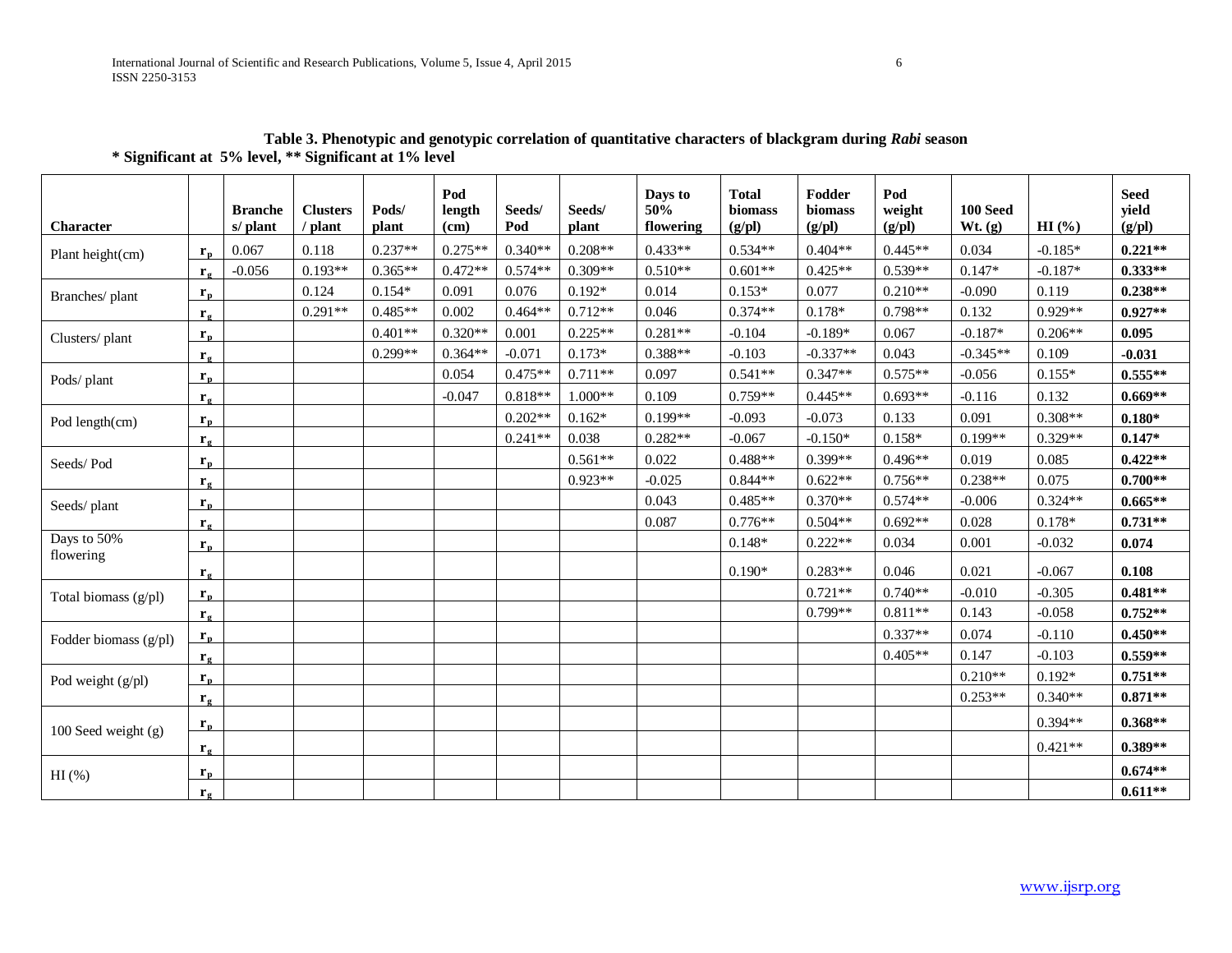|                        |                       |                            |                            |                | Pod            |               |                 | Days to          | <b>Total</b>     | Fodder            | Pod              |                     |            | <b>Seed</b>     |
|------------------------|-----------------------|----------------------------|----------------------------|----------------|----------------|---------------|-----------------|------------------|------------------|-------------------|------------------|---------------------|------------|-----------------|
| <b>Character</b>       |                       | <b>Branche</b><br>s/ plant | <b>Cluster</b><br>s/ plant | Pods/<br>plant | length<br>(cm) | Seeds/<br>Pod | Seeds/<br>plant | 50%<br>flowering | biomas<br>s(gpl) | biomass<br>(g/pl) | weight<br>(g/pl) | 100 Seed<br>Wt. (g) | HI(%)      | yield<br>(g/pl) |
|                        | $r_{p}$               | 0.112                      | 0.048                      | $-0.033$       | $-0.024$       | 0.081         | 0.002           | $0.419**$        | $0.628**$        | $0.876**$         | $0.168*$         | 0.027               | $-0.283**$ | $-0.021$        |
| Plant height(cm)       | $\mathbf{r}_{\alpha}$ | 0.101                      | 0.055                      | $-0.050$       | $-0.059$       | $0.265**$     | $-0.033$        | $0.707**$        | $0.481**$        | $0.839**$         | 0.032            | $-0.021$            | $-0.291**$ | $-0.082$        |
| Branches/ plant        | $r_{p}$               |                            | $0.567**$                  | $0.435**$      | $0.178*$       | $0.273**$     | $0.302**$       | $-0.126$         | 0.122            | $0.149*$          | $0.397**$        | 0.039               | $0.153*$   | $0.217**$       |
|                        | $\mathbf{r}_{\alpha}$ |                            | $0.878**$                  | $0.674**$      | $0.582**$      | $0.996**$     | $0.467**$       | $-0.198**$       | $0.361**$        | $0.223**$         | $0.585**$        | 0.052               | $0.156*$   | $0.306**$       |
| Clusters/plant         | $r_{p}$               |                            |                            | $0.801**$      | $0.215**$      | $0.345**$     | $0.592**$       | $-0.086$         | $0.238**$        | 0.143             | $0.428**$        | 0.044               | $0.341**$  | $0.485**$       |
|                        | $r_{\sigma}$          |                            |                            | $0.867**$      | $0.381**$      | $1.000**$     | $0.741**$       | $-0.111$         | $0.420**$        | $0.212**$         | $0.470**$        | 0.016               | $0.451**$  | $0.555***$      |
| Pods/plant             | $r_{\rm p}$           |                            |                            |                | 0.136          | $0.239**$     | $0.798**$       | $-0.226**$       | $0.276**$        | 0.065             | $0.330**$        | $-0.021$            | $0.492**$  | $0.658**$       |
|                        | $\mathbf{r}_{g}$      |                            |                            |                | $0.217**$      | $0.842**$     | $0.895**$       | $-0.276**$       | $0.476**$        | 0.107             | $0.323**$        | $-0.067$            | $0.579**$  | $0.710**$       |
| Pod length(cm)         | $r_{\rm n}$           |                            |                            |                |                | $0.171*$      | $0.146*$        | 0.069            | $-0.053$         | 0.065             | 0.133            | $-0.140$            | 0.086      | 0.040           |
|                        | $\mathbf{r}_{g}$      |                            |                            |                |                | $0.560**$     | 0.105           | 0.053            | $-0.021$         | 0.081             | $0.191*$         | $-0.289**$          | $-0.074$   | $-0.047$        |
| Seeds/Pod              | $r_{p}$               |                            |                            |                |                |               | $0.259**$       | 0.067            | 0.026            | 0.069             | $0.282**$        | 0.022               | $0.192*$   | $0.213**$       |
|                        | $r_{\sigma}$          |                            |                            |                |                |               | $0.817**$       | 0.131            | 0.112            | $0.231**$         | $0.731**$        | $0.233**$           | $0.691**$  | $0.675**$       |
| Seeds/plant            | $r_{p}$               |                            |                            |                |                |               |                 | $-0.141$         | $0.152*$         | 0.001             | $0.349**$        | 0.032               | $0.766**$  | $0.870**$       |
|                        | $\mathbf{r}_{\alpha}$ |                            |                            |                |                |               |                 | $-0.225**$       | $0.420**$        | $-0.032$          | $0.334**$        | 0.087               | $0.798**$  | $0.927**$       |
|                        | $r_{p}$               |                            |                            |                |                |               |                 |                  | $0.264**$        | $0.422**$         | $-0.124$         | $-0.095$            | $-0.252**$ | $-0.188*$       |
| Days to 50% flowering  | $\mathbf{r}_{g}$      |                            |                            |                |                |               |                 |                  | $0.425**$        | $0.599**$         | $-0.139$         | $-0.123$            | $-0.419**$ | $-0.249**$      |
| Total biomass (g/pl)   | ${\bf r}_{\bf p}$     |                            |                            |                |                |               |                 |                  |                  | $0.749**$         | $-0.093$         | $-0.050$            | $-0.379**$ | 0.076           |
|                        | $\mathbf{r}_{\alpha}$ |                            |                            |                |                |               |                 |                  |                  | $0.769**$         | $-0.354**$       | 0.041               | $-0.041$   | $0.290**$       |
| Fodder biomass $(g/d)$ | $r_{p}$               |                            |                            |                |                |               |                 |                  |                  |                   | $-0.077$         | $-0.027$            | $-0.375**$ | $-0.062$        |
|                        | $r_{\sigma}$          |                            |                            |                |                |               |                 |                  |                  |                   | $-0.260**$       | $-0.059$            | $-0.440**$ | $-0.120$        |
| Pod weight $(g/d)$     | $r_{p}$               |                            |                            |                |                |               |                 |                  |                  |                   |                  | $-0.004$            | $0.285**$  | $0.281**$       |
|                        | $\mathbf{r}_{g}$      |                            |                            |                |                |               |                 |                  |                  |                   |                  | $-0.071$            | $0.357**$  | $0.224**$       |
|                        | $r_{\rm p}$           |                            |                            |                |                |               |                 |                  |                  |                   |                  |                     | $0.391**$  | $0.403**$       |
| 100 Seed weight (g)    | $\mathbf{r}_{\alpha}$ |                            |                            |                |                |               |                 |                  |                  |                   |                  |                     | $0.455**$  | $0.474**$       |
|                        | $r_{p}$               |                            |                            |                |                |               |                 |                  |                  |                   |                  |                     |            | $0.853**$       |
| $HI$ (%)               | $\mathbf{r}_{\alpha}$ |                            |                            |                |                |               |                 |                  |                  |                   |                  |                     |            | $0.982**$       |

## **Table 4. Phenotypic and genotypic correlation of quantitative characters of blackgram during** *Summer* **season**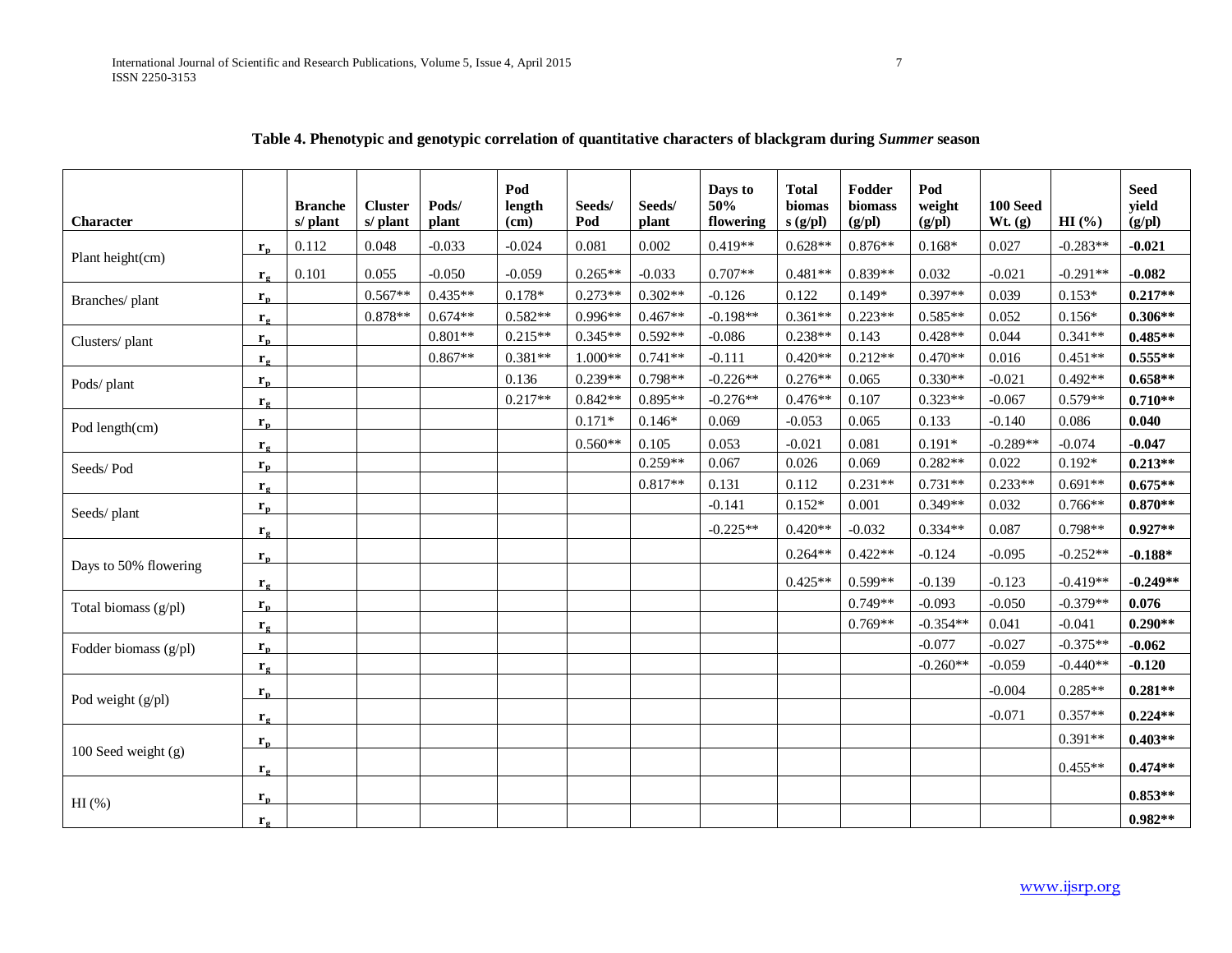International Journal of Scientific and Research Publications, Volume 5, Issue 4, April 2015 8 ISSN 2250-3153

## **\* Significant at 5% level, \*\* Significant at 1% level**

| Character             |              | <b>Branc</b><br>hes/<br>plant | Clusters/<br>plant | Pods/<br>plant | Pod length<br>(cm) | <b>Seeds/Pod</b> | Seeds/<br>plant | Days to<br>50%<br>flowerin<br>g | <b>Total</b><br>biomass<br>(g/pl) | Fodder<br>biomass<br>(g/pl) | Pod<br>weight<br>(g/pl) | <b>100 Seed</b><br>Wt. (g) | HI(%)      | <b>Seed</b><br>yield<br>(g/pl) |
|-----------------------|--------------|-------------------------------|--------------------|----------------|--------------------|------------------|-----------------|---------------------------------|-----------------------------------|-----------------------------|-------------------------|----------------------------|------------|--------------------------------|
|                       | $r_{p}$      | 0.102                         | 0.100              | 0.142          | 0.133              | $0.214**$        | 0.144           | $0.394**$                       | $0.505**$                         | $0.655**$                   | $0.242**$               | 0.116                      | $-0.244**$ | $0.174*$                       |
| Plant height (cm)     | $r_{\sigma}$ | 0.065                         | $0.207**$          | $0.199**$      | $0.207**$          | $0.271**$        | $0.188*$        | $0.838**$                       | $0.800**$                         | $0.893**$                   | $0.244**$               | 0.096                      | $-0.441**$ | $0.198**$                      |
|                       | $r_{\rm n}$  |                               | $0.468**$          | $0.382**$      | $0.150*$           | $0.150*$         | $0.337**$       | $-0.089$                        | $0.279**$                         | $0.164*$                    | $0.387**$               | 0.017                      | 0.117      | $0.340**$                      |
| No. of branches       | $r_{\sigma}$ |                               | $0.931**$          | $0.966**$      | $0.268**$          | $1.091**$        | $0.907**$       | $-0.151*$                       | $0.597**$                         | $0.287**$                   | 1.019                   | $0.239**$                  | $0.409**$  | $0.769**$                      |
|                       | $r_{p}$      |                               |                    | $0.644**$      | $0.249**$          | $0.167*$         | $0.508**$       | 0.042                           | $0.294**$                         | 0.084                       | $0.416**$               | $-0.024$                   | $0.260**$  | $0.474**$                      |
| No. of clusters       | $r_{\sigma}$ |                               |                    | $0.989**$      | $0.350**$          | $0.979**$        | $1.042**$       | 0.070                           | $0.732**$                         | $0.415**$                   | $1.034**$               | 0.122                      | $0.525**$  | $0.919**$                      |
|                       | $r_{p}$      |                               |                    |                | 0.129              | $0.328**$        | $0.809**$       | $-0.040$                        | $0.515**$                         | $0.225**$                   | $0.575**$               | $-0.032$                   | $0.297**$  | $0.705**$                      |
| No. of pods/pl        | $r_{\sigma}$ |                               |                    |                | $0.252**$          | $0.815**$        | $0.944**$       | $-0.008$                        | $0.729**$                         | $0.422**$                   | $0.929**$               | 0.067                      | $0.406**$  | $0.840**$                      |
|                       | $r_{p}$      |                               |                    |                |                    | $0.249**$        | $0.175*$        | 0.073                           | 0.045                             | 0.004                       | $0.169*$                | 0.003                      | $0.165*$   | $0.153*$                       |
| Pod length(cm)        | $r_{\rm g}$  |                               |                    |                |                    | $0.457**$        | $0.336**$       | $0.266**$                       | $0.306**$                         | $0.148*$                    | $0.290**$               | $-0.204**$                 | 0.077      | $0.201**$                      |
|                       | $r_{p}$      |                               |                    |                |                    |                  | $0.356**$       | 0.040                           | $0.200**$                         | $0.195**$                   | $0.349**$               | 0.062                      | 0.118      | $0.271**$                      |
| No. of Seeds /pod     | $r_g$        |                               |                    |                |                    |                  | $0.748**$       | 0.088                           | $0.715**$                         | $0.531**$                   | $0.798**$               | $0.320**$                  | $0.155*$   | $0.644**$                      |
|                       | $r_{p}$      |                               |                    |                |                    |                  |                 | $-0.039$                        | $0.533**$                         | $0.225**$                   | $0.596**$               | $-0.006$                   | $0.445**$  | $0.822**$                      |
| No. of seeds/pl       | $r_{\sigma}$ |                               |                    |                |                    |                  |                 | 0.054                           | $0.729**$                         | $0.395**$                   | $0.945**$               | 0.093                      | $0.565**$  | $0.928**$                      |
|                       | $r_{p}$      |                               |                    |                |                    |                  |                 |                                 | 0.136                             | $0.277**$                   | $-0.068$                | $-0.041$                   | $-0.157*$  | $-0.061$                       |
| Days to 50% flowering | $r_{\sigma}$ |                               |                    |                |                    |                  |                 |                                 | $0.577**$                         | $0.722**$                   | 0.023                   | $-0.092$                   | $-0.460**$ | 0.002                          |
|                       | $r_{\rm p}$  |                               |                    |                |                    |                  |                 |                                 |                                   | $0.694**$                   | $0.455**$               | 0.089                      | $-0.263**$ | $0.568**$                      |
| Total biomass (g/pl)  | $r_g$        |                               |                    |                |                    |                  |                 |                                 |                                   | $0.903**$                   | $0.735**$               | $0.171*$                   | $-0.023$   | $0.673**$                      |
|                       | $r_{\rm p}$  |                               |                    |                |                    |                  |                 |                                 |                                   |                             | $0.165*$                | 0.070                      | $-0.314**$ | $0.242**$                      |
| Fodder biomass (g/pl) | $r_{\sigma}$ |                               |                    |                |                    |                  |                 |                                 |                                   |                             | 0.384                   | 0.129                      | $-0.339**$ | $0.355**$                      |
|                       | $r_{\rm p}$  |                               |                    |                |                    |                  |                 |                                 |                                   |                             |                         | 0.102                      | $0.269**$  | $0.638**$                      |
| Pod wt. $(g/pl)$      | $r_{\sigma}$ |                               |                    |                |                    |                  |                 |                                 |                                   |                             |                         | $0.254**$                  | $0.296**$  | $0.757**$                      |
|                       | $r_{\rm p}$  |                               |                    |                |                    |                  |                 |                                 |                                   |                             |                         |                            | $0.326**$  | $0.333**$                      |
| $100$ seed wt $(g)$   | $r_{\sigma}$ |                               |                    |                |                    |                  |                 |                                 |                                   |                             |                         |                            | $0.298**$  | $0.371**$                      |
|                       | $r_{p}$      |                               |                    |                |                    |                  |                 |                                 |                                   |                             |                         |                            |            | $0.596**$                      |
| $HI$ (%)              | $r_{\sigma}$ |                               |                    |                |                    |                  |                 |                                 |                                   |                             |                         |                            |            | $0.715**$                      |

## **Table 5. Phenotypic and genotypic correlation in blackgram - pooled over three seasons**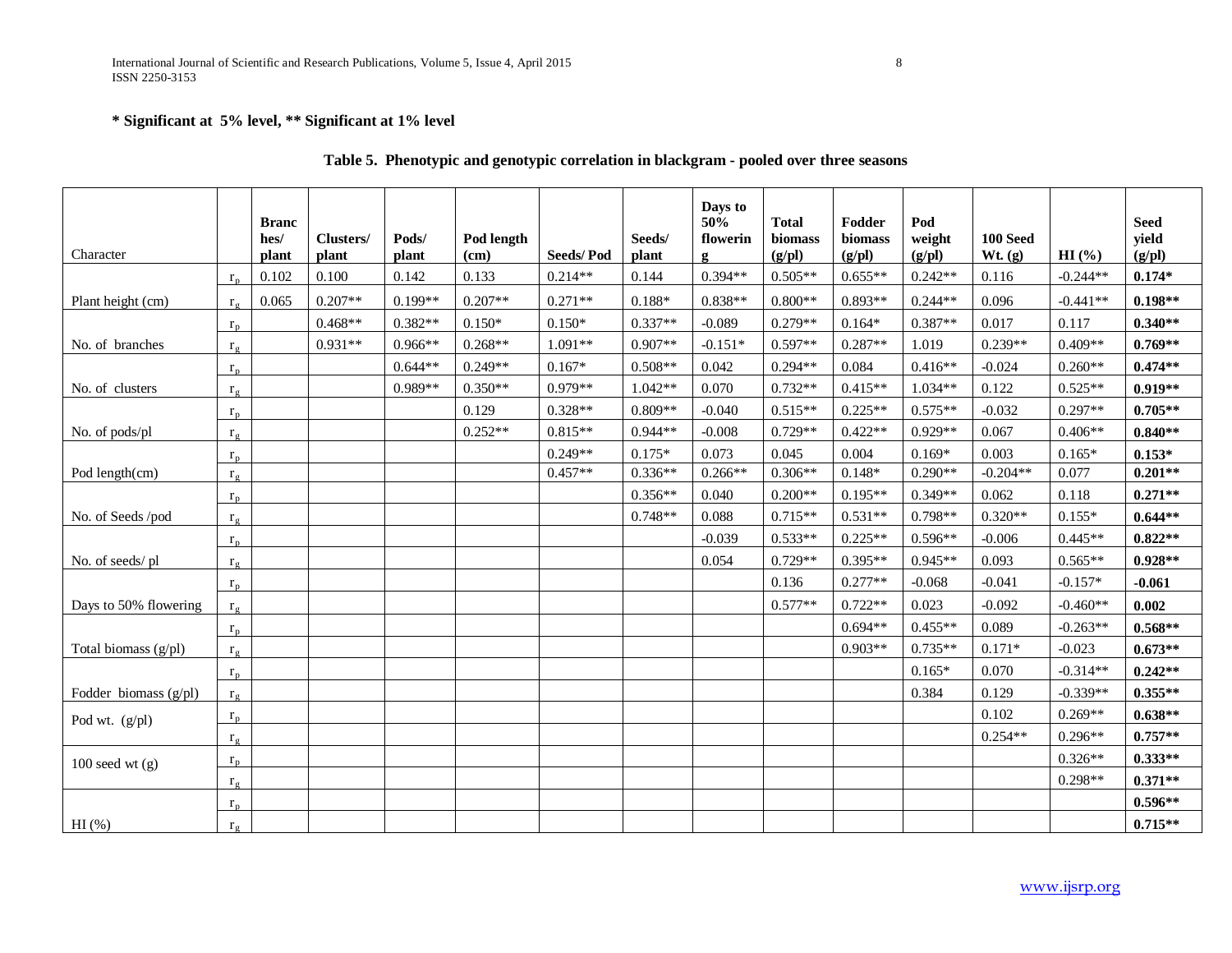International Journal of Scientific and Research Publications, Volume 5, Issue 4, April 2015 9 ISSN 2250-3153